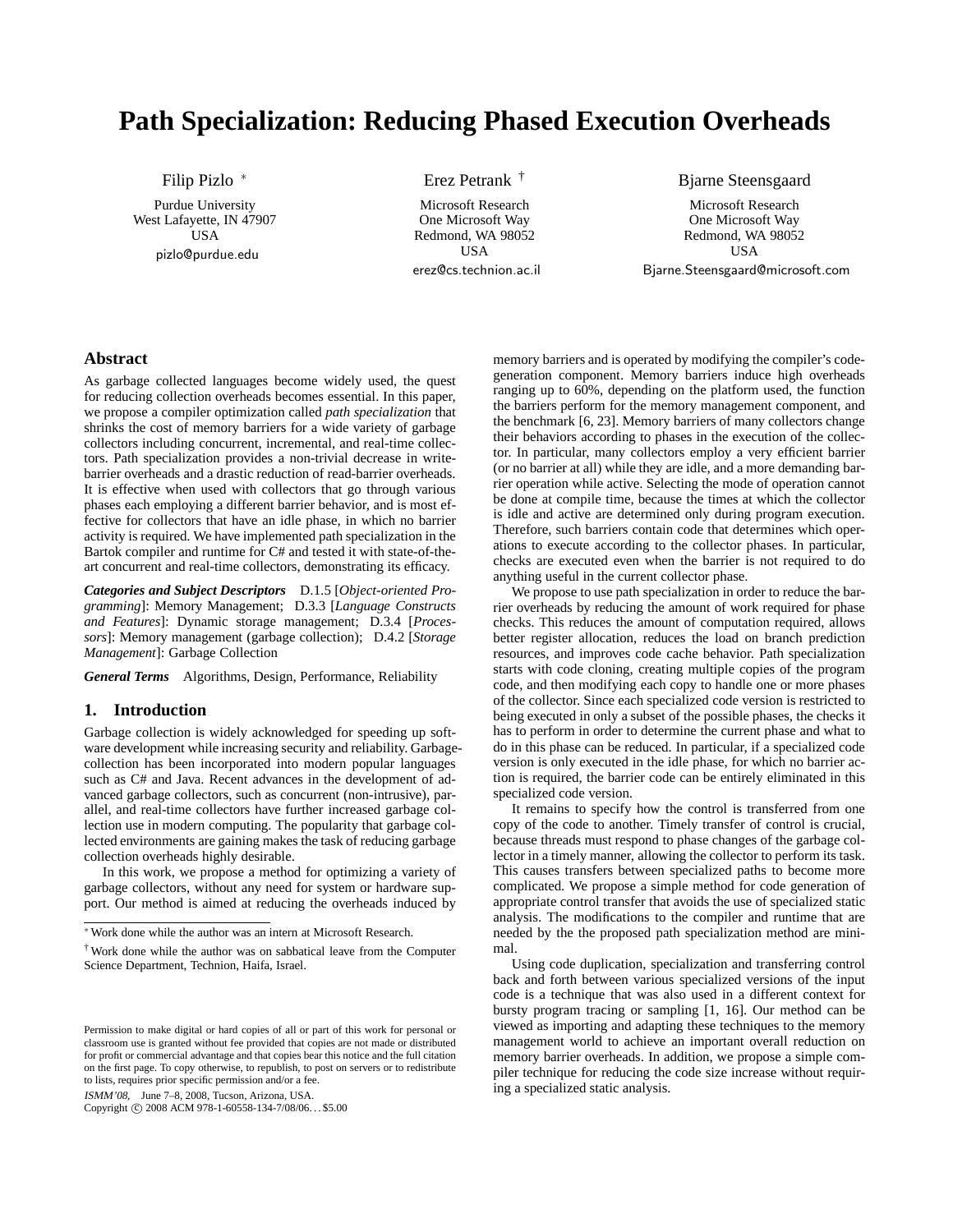We have implemented path specialization in the Bartok compiler and runtime, and tested it with several important garbage collectors. Our measurements show a shrinkage of the barrier costs with dramatic improvements of up to 45% in overall application execution time for collectors that employ a read-barrier and nice improvements of up to 5% for collectors that employ a write-barrier.

Our contributions can be summarized as follows.

- 1. A proposed optimization of memory barriers for memory management that is suitable for a variety of garbage collectors, and maybe usable for other overheads in various systems.
- 2. A simple method for reducing the code size increase. This method can be easily implemented, it does not require a specialized compiler analysis, and it is very effective.
- 3. An implementation and measurements of the proposed method with several relevant memory barriers, employed by state-ofthe-art garbage collectors.

Although we propose and examine these techniques in the context of reducing the overheads of garbage-collected environments, there may be an interesting potential for pushing these techniques and generalizing them further for other overheads added with modern language implementations and measurements, e.g., trace monitors.

*Organization.* We start with a short background on garbage collectors and memory barriers in Section 2. In Section 3 we describe the path specialization basics concentrating on intra-procedural optimization. Inter-procedural and further optimizations are discussed in Section 4. The implementation is described in Section 5 and measurements are reported in Section 6. Related work is discussed in Section 7 and we conclude in Section 8

### **2. Garbage Collection Barriers and Phases**

Many garbage collectors, such as concurrent, incremental, and realtime collectors, require that special code is executed during pointer modification or load. Some collectors even incur an overhead on any memory access (not only for pointers). Such code is called a memory barrier. A *write-barrier* is a piece of code that is executed with each write (usually this refers to pointer modifications only) and a *read-barrier* is a piece of code that is executed during each memory load.

Memory barriers are required for different reasons. For example, concurrent mark-sweep garbage collectors trace the set of reachable objects, while the program threads concurrently modify pointers in them. Unless compensated for, such pointer changes may foil the trace of the heap yielding wrong conclusions about the set of reachable objects. A write-barrier is typically used by concurrent and incremental collectors to allow cooperation between the program and the collector and guarantee that the collector correctly identifies all live objects. Such cooperation between the program and the collector is only needed during the collector's tracing phase.

Each program thread must cooperate with the collector according to the collector phase. Unless the program threads are halted to simultaneously acknowledge a phase change, the various threads notice a collector phase change at different times. On-the-fly collectors allow such latitude in threads' cooperation in order to avoid halting all threads simultaneously. The points in execution in which threads must notice a phase change are called *safe-points* or *GCpoints*. Path specialization attempts to take advantage of this latitude by checking the phase once in a safe-point and then avoid repeated checking on each memory barrier.

Real-time collectors typically employ a compacting mechanism in order to avoid unexpected fragmentation. To preserve real-time properties, the compaction is run incrementally [4, 3] or concurrently [17, 9, 23]. Often, such concurrent copying requires a readbarrier to be introduced. The cumulative cost of a read-barrier is typically higher than that of a write-barrier, and therefore our method often shows even more drastic improvements when applied to collectors that employ a read-barrier. Many incremental and concurrent collectors are known today, and practically all of them use phases and can make use of path specialization, see for example [25, 10, 20, 22, 7, 12, 11, 13, 14, 24, 9, 21, 2, 5, 23].

### **3. Path Specialization**

Consider a collector that goes through phases and for which the behavior of a memory barrier depends on the phase. The simplest implementation, and one that is used by almost all collectors, is to start the memory barrier by checking what is the current phase and then executing the relevant barrier code for that phase. These checks require repeated computational effort, they use branch prediction resources, and they pollute the code cache. Path specialization attempts to substantially reduce the need for phase checks.

The basic idea is to clone code fragments at the IL level and then create specialized versions of the code which use barriers that are valid for only a partial set of the possible phases. Typically, one would partition the set of possible phases into disjoint subsets and create specialized versions of the code for each of these subsets. The simplest partition, and one that is sensible to use, is the one that specializes one code version for handling the idle phase and uses another version to handle all other phases. Typically, a code version that only executes the idle phase has no barrier code at all, making it very efficient.

Given the general idea of executing code specialized for garbage collector phases, we must deal with the question of how to guide the threads to use the appropriate code at all times. In practice, we cannot expect an automatic costless mechanism that switches execution from one version of the code to the other when the collector changes the phase of the execution. While dealing with this issue, we will also make an attempt to avoid excessive duplication of code, as much as possible.

Garbage collection phase changes are typically only required to be recognized by the mutator threads at specific program code locations denoted *safe-points*. Essentially, we will perform phase checks after safe-points and use the information obtained by the check in all memory barriers until the next safe-point occurs. Path specialization is most likely to be useful when memory barriers occur much more frequently than safe-points, as we move phase checks out of the barriers and towards safe-points locations. The question is how to take advantage of this in practice.

For simplicity of presentation, we start by describing a naïve strategy for transferring control from one path to the other. This strategy may require the use of static dominance analysis in order to obtain good performance. The na¨ıve method is described in Section 3.1. Next, in Section 3.2, we describe our preferred method, which is much simpler and is easy to incorporate into a compiler, with no need for any specialized static analysis. If the compiler performs trivial dead-code elimination (and most compilers do), then it will generally perform as well as or better than the naïve method.

#### **3.1 The Na¨ıve Approach**

Assume we have two versions of the code, each specialized for different subsets of the possible phases. In order to perform the control transfer between the two specialized code fragments, a phase check operation is added after each safe-point in both specialized code versions. Following the phase check, a conditional branch transfers the flow to the appropriate point in the appropriate specialized code. Execution continues in the chosen code version until the next safe-point or method call.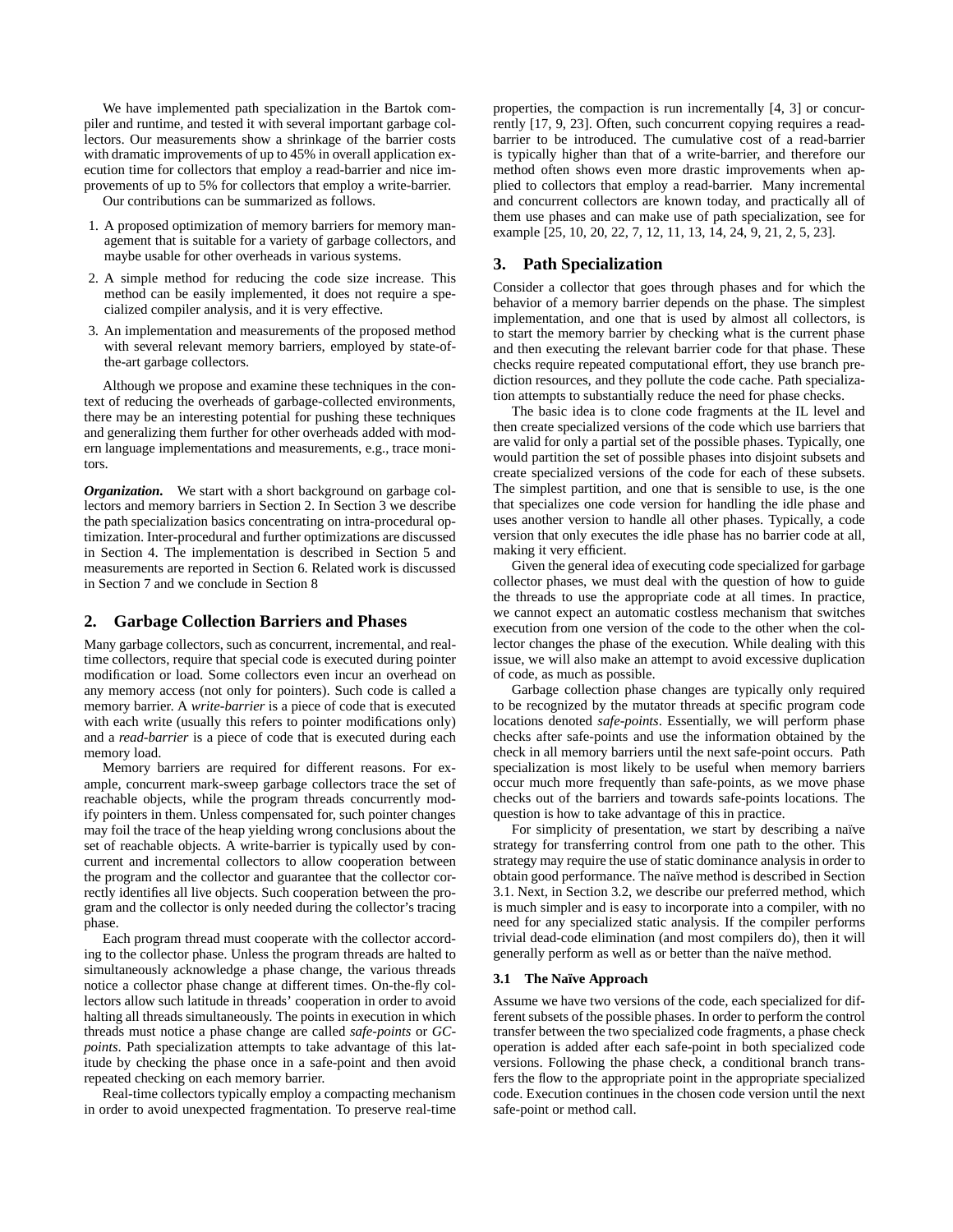

**Figure 1.** A simple code fragment, including instructions that run a memory barrier and instructions that don't, a conditional branch, and two safe-points.

This simple method is depicted in Figures 1 and  $2(a)$ . Figure 1 shows a program fragment with a safe-point, and then some instructions (two of them include a memory barrier) followed by a second safe-point and finally a simple subsequent instruction. The legend of the various nodes appear in this drawing. Figure 2(a) depicts the same code fragment when specialized according to the naïve method. The code is cloned and two specialized versions are created. In addition, after each safe-point there is a phase check and a jump to the appropriate specialized path.

The simple scheme above causes a significant increase in code size. Each program point in the original code will have a corresponding program point in each specialized code version. The code is expected to essentially double in size. The problem is that there is a lot of code that is duplicated without being specialized and some of this duplication can be avoided. In particular, all code that appears after a safe-point and before the next memory barrier(s) is exactly the same in both specialized code versions. The same holds for all code prior to a safe-point and after the last preceding barrier operation(s).

A simple solution for eliminating this redundant duplication is to unconditionally transfer control from all code versions into one predetermined "main" code version that executes all the code sequences which are known to be equal in all versions. In particular, before reaching any safe-point, control is transferred into the main code version, and it keeps on executing in that version until arriving at the first memory barrier. At that point, a conditional branch transfers execution to the appropriate specialized version. After the first memory barrier, execution can continue uninterrupted in all specialized versions (including the main version) until the next safe-point.

This seems simple enough. However, the execution paths between safe-points and subsequent memory barriers are not necessarily simple. It is possible that a branch appears after a safe-point and several code paths fork out before a memory barrier appears in any of them. Similarly, at a merge point of multiple paths, memory barriers may or may not have occurred on all paths from a safe point. Therefore, finding the "first" memory barriers after a given safe-point, and not adding redundant tests to memory barriers that are not "first" in the main version, requires a static analysis that resembles a dominance analysis. While this is certainly doable, a simpler approach may be preferable. Our approach will not need to compute or use previously computed information by the compiler. Instead, it will only assume that the compiler runs a deadcode elimination procedure, and treat this procedure as a black box. In what follows, we describe our preferred method that enjoys the optimization discussed above without employing any specialized static analysis.

### **3.2 The Path Specialization Method**

The keys ideas of the preferred path specialization method are: (1) add an additional main code version that is responsible for performing all the phase checks, (2) add a phase check before *every* barrier (not only the first one) in the main code version, (3) transfer control to the main code version near safe-points, and (4) use dead code elimination to perform the trimming of irrelevant conditional branches.

Assume as given a requirement for a memory barrier (either a read- or a write-barrier or both) which varies according to *m* different program phases. The program phase may dynamically change during the execution of the program and must be recognized no later than when control reaches well-defined safe-points in the program code. The first step is the partitioning of the set of *m* phases into any *n* subsets,  $S_1, \ldots, S_n$ , where  $2 \le n \le m$ , and design a specialized barrier for each of the subsets. On one extreme, each phase is represented by a distinct specialized version and  $n = m$ . On the other extreme, which is the simplest and a very effective design choice, we have  $n = 2$  with one barrier version handling the idle phase (or the one with the smallest overhead) and the other barrier version handling all the other phases.

In our method of choice, we start by creating  $n + 1$  versions of the code. The first version (version 0) handles all common code and branches into the specialized versions of the code. This version of the code employs the original memory barriers and is called *unspecialized*. (As will become clear later, memory barriers will never be handled by this code version, so having no barriers at all will do as well.) There are *n* more versions of the code. The *i*-th version of the code contains a specialized barrier code that is specifically designed to handle only the phases that belong to the *i*-th subset of phases,  $S_i$ , plus additional code to transfer control back to version 0, when necessary. A decision function supplied by the developer examines the current phase and decides the number *i* of the code version that should be executed. The code for control transfer is automatically inserted into the code copies by the compiler, as explained below. The decision function and each of the specialized barriers to be used in the *i*-th specialized version of the code (for each  $1 \le i \le n$ ) should be written by the garbagecollector designer.

We propose an intra-procedural path specialization, and discuss additional inter-procedural optimizations in Section 4.1. Assume we are given the code for a method and need to specialize it. The compiler starts by creating *n* additional extra copies of the code. In each of the *n* copies, the corresponding specialized barrier replaces the general barrier. In the original code, just before *any* memory barrier, we insert code that computes the decision function *P* and according to the resulting *i* jumps to the *i*-th code version. Note that this is performed for all memory barriers and not only for the first barrier after a safe-point. Thus, no analysis is required. This may seem wasteful, because we only need to branch at the first barrier(s) following a safe-point, but this waste will be eliminated later. In the specialized code, the barriers are not modified with any branches. They are set to the specialized barriers given by the developer.

The compiler then goes over the safe-points in all specialized paths and just before each safe-point, it installs an unconditional branch into the main code version (number 0), so that safe-points will only run on the main code version.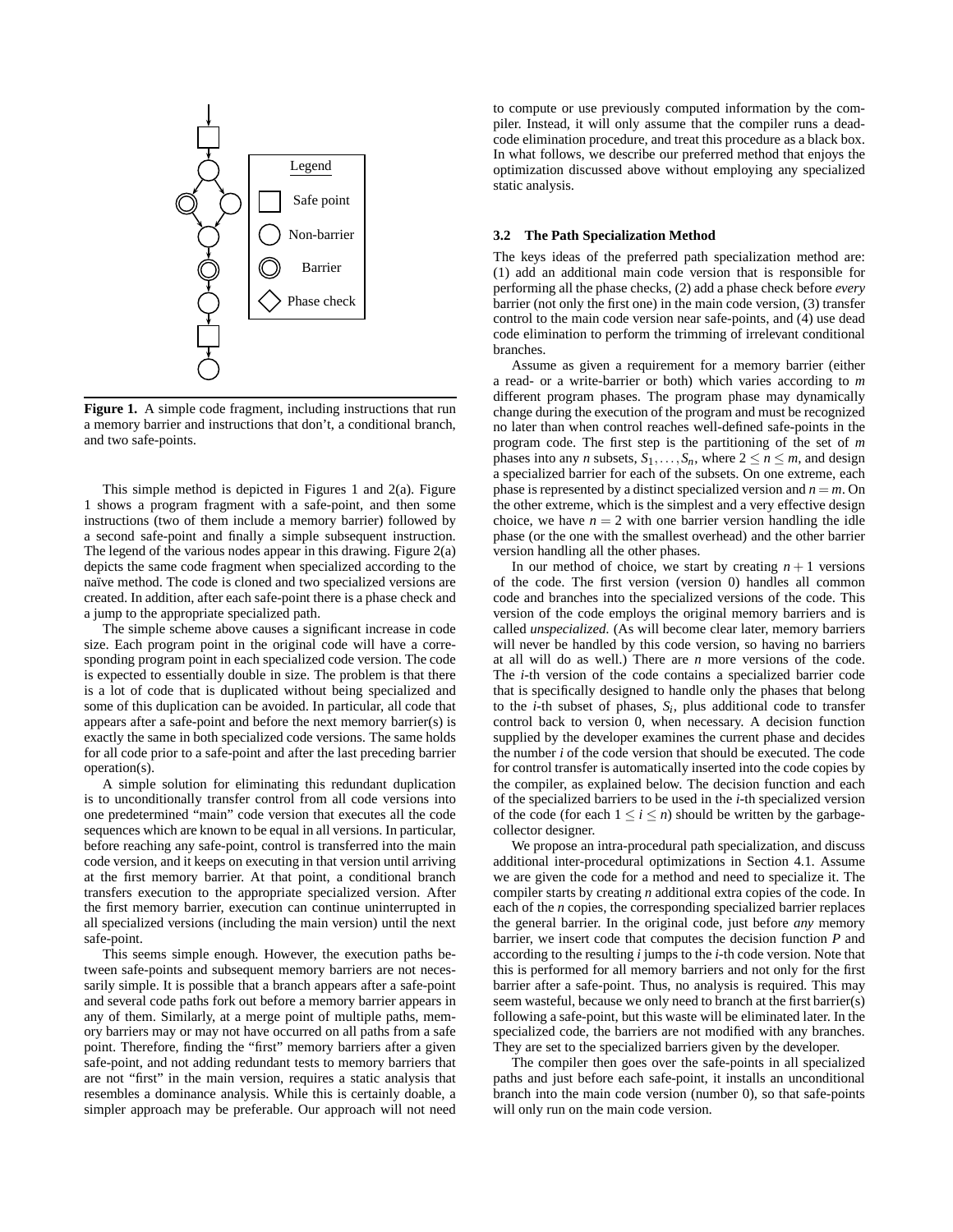

**Figure 2.** The code fragment from Figure 1 specialized using the various methods from Section 3.

ated code is actually dead code that can be elimi-

The simple steps described above, are the only steps required to make the code work with path specialization. However, these steps will cause the creation of a significant amount of unreachable code. In particular, the original code is only used to jump into the cloned specialized paths prior to barriers after a safe-point, so the rest of its code is redundant. Eliminating dead code is a simple optimization that exists in most compilers and can be easily used to remove the non-relevant parts of this scheme. Thus, without any new required analysis, we get decently optimized code for path specialization.

nated.

code path follows.

This path specialization method is depicted in Figures 2(b) and 2(c). Figure 2(b) shows the cloning of the original code for  $n = 2$ . Two specialized code versions are created plus one unspecialized version. After each memory barrier in the unspecialized code, a phase check transfers control to one of the specialized code versions. Control returns to the unspecialized version unconditionally before any safe-point. Figure 2(c) depicts a clean version of the obtained code after dead code elimination has been performed. The dead code appears in this figure as semi-transparent nodes and edges. Note that much of the code is removed during dead code elimination.

In order to specify this algorithm more rigorously, we have to specify what a safe-point is. As mentioned earlier, a safe-point is a point in which the phase as viewed by a thread may change. For garbage collection, this usually means that the program thread is willing to cooperate with the garbage collector via some handshake mechanism, or by having all the relevant information ready for a collector inspection. The cooperation usually happens in one of two different approaches. In one approach, the program thread actively checks "once in a while" (i.e., in a safe-point) whether it needs to cooperate with the collector. The safe-point in this case is such runtime cooperation code that is executed between two program instructions. The other standard approach is to let the collector signal the program threads and halt them during execution. The threads may only be stopped at safe-points, where in this case, safe-points are points in between two program instructions that contain no specific code; what makes them safe-points is the fact that they are considered safe to stop the threads at. In the rest of this paper, we will think of a safe-point as a point between two program instructions, where cooperation may occur.

In path specialization, we have to pay special attention to method calls. When a method is called, a phase change may happen while the method code is executing, and so after returning from the method, we may need to change the code version that is being used. Thus, at the point after a method call, we want to make sure that we handle a phase change if one has occurred. To be on the safe side, we ensure that we are in the general/main code version just before calling the method. This means that we will also return to the general code version after returning from the method. In the main code version we will check the phase and jump to the appropriate code version prior to executing any barrier code. We will later relax this conservative approach by employing inter-procedural analysis and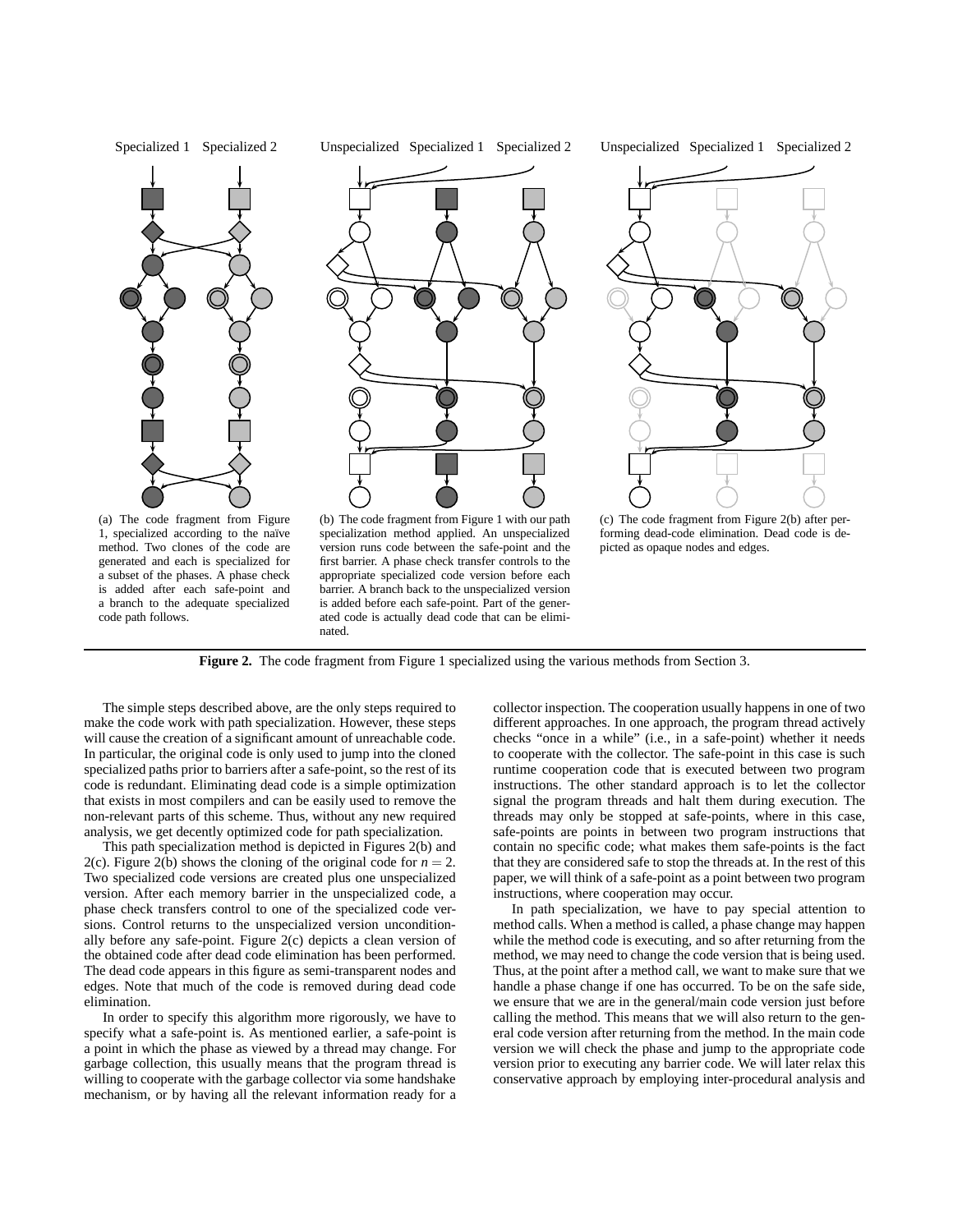actually check if a phase *may* change in a routine.<sup>1</sup> Similar consideration should be given to returning from native code, or when waking up from waiting on some event, since the phase might have changed since the last phase check. These cases can be handled in the same manner as method calls are handled and we do not explicitly discuss them further.

The code generation discussed above is specified in Algorithm 1. We assume that a program phase change must only be recognized at well-defined safe-points. We also assume that the designer has partitioned the phases into *n* subsets and has distilled the specialized barrier for each of the sets. Finally, we assume a test code that, given a phase number, tells which code version should be used, i.e., returns a number  $i, 1 \le i \le n$ .

#### **Algorithm 1** : Code Generation for Path Specialization

- 1. **Clone the code.** Clone the entire code *n* times, marking the original code as un-specialized, and each clone with an index *i*,  $1 ≤ i ≤ n$ . Maintain a mapping  $Clone(i, j)$  which maps the pair  $(i, j)$  to the *j*-th instruction in the *i*-th clone. The unspecialized code is the 0 clone for this mapping.
- 2. **Partition basic blocks before a safe-point.** For each safe-point appearing after instruction *j* in any of the clones, split the basic block just after instruction *j*, and create a jump after instruction *j* into the un-specialized code at location  $C$ lone $(0, j + 1)$ . The point before the jump in the cloned code is not regarded as a safe-point anymore. The point after the jump and before executing  $C$ lone $(0, j+1)$  in the un-specialized code is regarded as a safe-point. (This may mean an actual runtime cooperation code or just declaring that it is safe for the collector to pause the thread execution.)
- 3. **Jump to the un-specialized code before calling a method.** Treat the point of execution that precedes a method call as a safe-point and apply the operation in the above step for each method call.
- 4. **Insert jumps towards specialized paths.** Go over all memory accesses in the code (that require a barrier). Suppose instruction *j* is such a memory access. For all code clones *i*, split the basic block just before instruction *j*. In the un-specialized code insert, just before instruction *j*, a phase selection test and a jump to the instruction  $C$ *lone* $(i, j)$ , where *i* is the result of the selection test. In all clone codes keep the original flow of execution by inserting a jump from the first part of the basic block to the second.
- 5. **Remove dead code.** Run a control flow graph simplifier (or take special care) to remove all cloned code prior to the first memory access after a safe-point (or after method entry). Uncloned code for which equivalent cloned code is always run (between a memory access and the following safe-point) should also get eliminated.

*A Remark about Inlining.* We assume that path specialization will be performed after the bulk of application code inlining. Method calls inlined after path specialization will result in a potentially unnecessary jump back to un-specialized code followed by an unnecessary phase selection test. The unnecessary jump back to un-specialized code is inserted by our algorithm prior to the soonto-be-inlined method call; the unnecessary phase test will occur in the first memory accessing basic block of the soon-to-be-inlined callee.

### **4. Optimizations**

Several further optimizations may be used to improve performance and reduce the code size of the code output by path specialization.

The techniques described in Section 3.2 above use dead-code elimination to avoid specialized analysis, yet, still be able to join code that follows a safe-point and precedes the first memory barrier. However, for a code path that starts at a barrier and ends at a safe-point and that does not contain any other barriers or safepoints, the same code sequences will appear in all *n* specialized versions of the original code (and will be identical to the code sequence in the original code). A more sophisticated algorithm for path specialization could perform tail merging for such code paths, in effect only creating the specialized code if doing so allows the use of specialized barriers relative to the original code. Doing so as part of path specialization requires some sophistication and some specialized analysis because the code is not necessarily linear and this part may contain several actual code paths. Alternatively, tail merging may be done separately as a general compiler optimization.

Various additional optimizations apply. To reduce code size growth, we may decide to not clone code that is infrequently executed. Not optimizing such code will not harm the execution, but not duplicating code may yield smaller code size. Similarly, we may decide not to clone code that has a small number of memory barriers. Another possible optimization is to let some of the work be done on the original code before cloning, thus, avoiding repeated work on the clones. For systems in which back-branches are safe-points, loop unrolling may be used to place safe-points further apart. An optimization that we have implemented is to have the basic block scheduler place block associated with slow paths separately, which has two consequences: first, fast path execution has better locality; and second, jumps to unspecialized code from fast path code are often elided, because the scheduler can juxtapose the blocks.

In what follows, we concentrate on inter-procedural optimizations. We stress that even without all these optimizations, path specialization yields dramatic improvements, as demonstrated in the measurement section below.

### **4.1 Inter-procedural Path Specialization**

In Section 3, all method calls were considered potential safe-points. In particular, it followed that upon return from a method, control returned to the original code, or a check was made to determine which specialized path should be taken at this point. This is due to the conservative assumption that the called method (or one of the methods it calls, etc.) may contain a real safe-point, and then a phase change may occur, dictating a change in the selection of the specialized path *in all methods on the callstack*. Hence, in our conservative approach, when returning into a method, the phase selection must be rechecked. A code reachability analysis can be used to determine if any code reachable during the method call actually contains a real safe-point. If a real safe-point is not reachable during the call, the execution may proceed in the specialized path upon call to (and return from) the method execution, knowing that the collector phase has not changed. That can be simply done by calling the original method from the specialized path and then the return address will direct execution to the specialized path again. In this simple implementation, at entrance to the method, a check of the phase will still happen, directing the execution inside the method to the appropriate specialized version. But no check will be required at the exit.

<sup>&</sup>lt;sup>1</sup> We assume that all methods have a single entry point and that method calls will always return to a specific code point (unless the method terminates due to a thrown exception).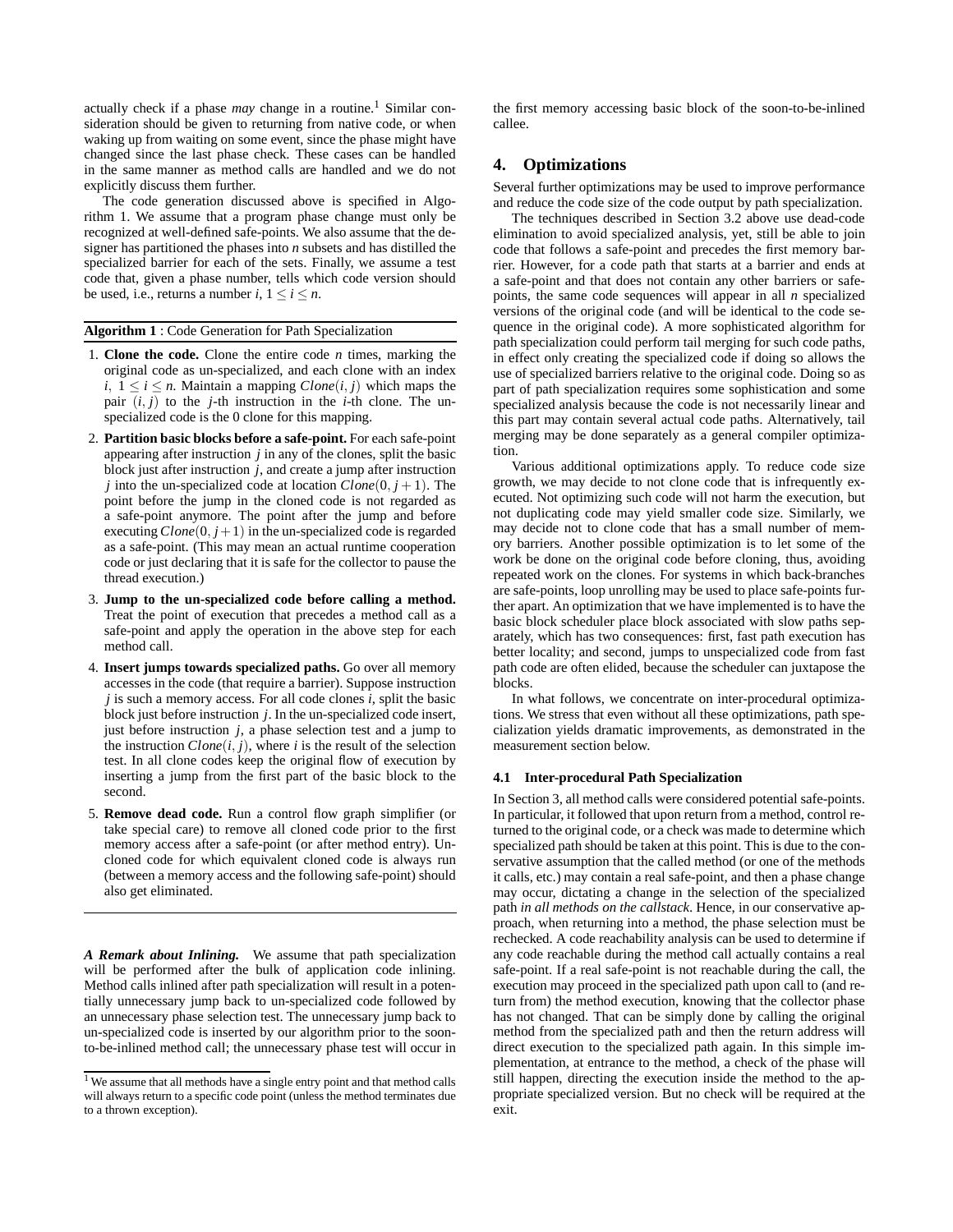To save the entry check as well and remain in a specialized version through the execution of the method (from which a safepoint is not reachable), that method itself may be specialized into *n* different methods. Each of the method versions handles a subset of the phases, rather than just having a single method body that contains various specialized versions of the code. The specialized versions of the code containing calls to such methods may then have the calls modified to directly call the appropriately specialized methods.

Alternatively, if the compilation environment supports methods with multiple entry points, a method may be specialized to have an original entry point plus up to *n* specialized entry points. Method calls in specialized code fragments may then be modified to call the appropriate entry point in the specialized method. This can be useful even when a safe-point does exist in the routine, avoiding the phase check on method entrance. Having multiple entry points is more advantageous than duplicating method codes because it allows some degree of code sharing. Note that even though the same code will be executed until the end, the return address will still direct execution to the calling path, which may be a specialized one.

Similarly, if the compilation environment supports multiple possible return addresses, then a method may be specialized to return to different code points depending upon which phase the collector is assumed be in at the end of the function.

The inter-procedural optimizations described above may be added as desired or needed. A modification of the safe-point specification using a reachability analysis, and specialization of entire methods, instead of just code inside the method, can be easily incorporated into the above algorithm. Using specialized entry and exit points is also straightforward.

# **5. Implementation**

We implemented the path specialization mechanism in the Bartok compiler and runtime for C#, which has been developed at Microsoft Research. The Bartok compiler is an ahead-of-time compiler from CIL (or from C#) to native code.

The path specialization optimization has been implemented as a general optimization stage independent of the actual barrier used. The optimization stage assumes  $n = 2$  (i.e., two specialized versions) and takes as arguments the specification of two barriers, each of which is used to insert barrier code for two disjoint subsets of garbage collector phases. Bartok operates at three IR levels: CIL [15], followed by a three-address code IR, and finally a lowlevel machine-dependent IR; path specialization is currently implemented within the three-address code IR. Path specialization makes the same safe-point assumptions as the Bartok runtime: namely, safe-points are at memory allocation and native calls, and any operation that leads to memory allocationor native calls. The specialized code is subjected to the compiler's general optimization framework, which includes dead code elimination. However, optimizations such as tail merging and predicate hoisting are not part of the optimization framework, so further code reduction is definitely possible. We have also not used any inter-procedural optimizations in our implemented version.

For each of the barriers we measured, two specialized barriers were implemented, where one handles the idle path, in which no barrier is required, and the other handles all the phases that are not idle. We have run measurements for each of the three types of barriers described below.

### **5.1** STOPLESS **barriers**

We first consider a heavy barrier used for an advanced real-time garbage collector. The STOPLESS collector is a recent concurrent real-time garbage collector that supports concurrent compaction,

i.e., objects can be moved while the program threads concurrently are accessing or modifying them [23]. The collector employs readand write-barriers for accesses to both reference and non-reference values. We denote this barrier by STOPLESS. We measure runs of the standard collector, and also a version that does not compact the heap and runs the garbage collector in the idle phase at all times. The latter is denoted STOPLESS nocopy. In the idle phase, the writebarrier described in Section 5.3 is used (as opposed to using any barriers). STOPLESS is idle most of the time; see [23] for detailed numbers of STOPLESS barrier activity.

#### **5.2 Brooks barriers**

Some incremental copying garbage collectors keep several versions of objects while moving them and they use forwarding pointers in each object to point at the latest version of the object. When accessing an object, it is costly to test whether an object has a forwarding pointer or not, thus, a self pointer is added to the latest version of each object. This way, following the forwarding pointer guarantees access to the latest object copy. A Brooks barrier employs an extra level of indirection on references. In the presence of null reference values for which it is not possible to use a forwarding pointer, a null check and branch may be necessary, but this test-and-branch code will only be used for reading of reference values rather than for all heap accesses. Dereferencing the forwarding pointers can be done using an *early-update* or a *lazy-update* strategy or using hybrids of the two.

The early-update strategy maintains the invariant that local and temporary variables are always updated with pointers to fresh copies. Pointers on the heap may contain references to stale copies of objects, but upon reading a reference from the heap, the program will dereference the forwarding pointer to obtain a reference to the representative memory block. The early-update strategy relies on the collector to update all pointers on the runtime stacks of mutator threads whenever objects are relocated. This is not a practical option for a concurrent collector that must update all thread stacks just after relocating each object.

Using the lazy-update strategy, local and temporary variables may contain references to non-representative memory blocks. Any read or write access of an object field using a reference may need to dereference the forwarding pointer before accessing the memory representing the field value. This option incurs a noticeable cost because all heap accesses are indirect.

A hybrid option is usually the preferred choice in this case. If forwarding pointers only change (or only have to be recognized as being changed) at known program points (e.g., garbage collector safe-points), then program analysis may be employed to determine that some references can only point to representative memory blocks and that dereferencing of the forwarding pointer is not necessary. The hybrid method is dereferencing a pointer when it is first accessed after a safe-point but not for subsequent accesses. Note the difference from path specialization, which branches once for all variables and does not need to perform an operation per variable. Thus, path specialization can improve also this clever use of a Brooks barrier, and it does, as will be shown in the measurements section below.

The lazy-update dereferencing strategy was originally described by Brooks [8], but all variants have subsequently been collectively described as Brooks barriers.

The Bartok runtime does not include a garbage collector that employs a Brooks barrier. However, the easy configurability of the runtime allowed us to add various kinds of Brooks barriers to a noncopying concurrent collector to allow us to measure the overhead of these barriers in the case where all forwarding pointers are selfpointers that point to the containing memory block. The barrier cost in an actual copying collector, for which some of the references are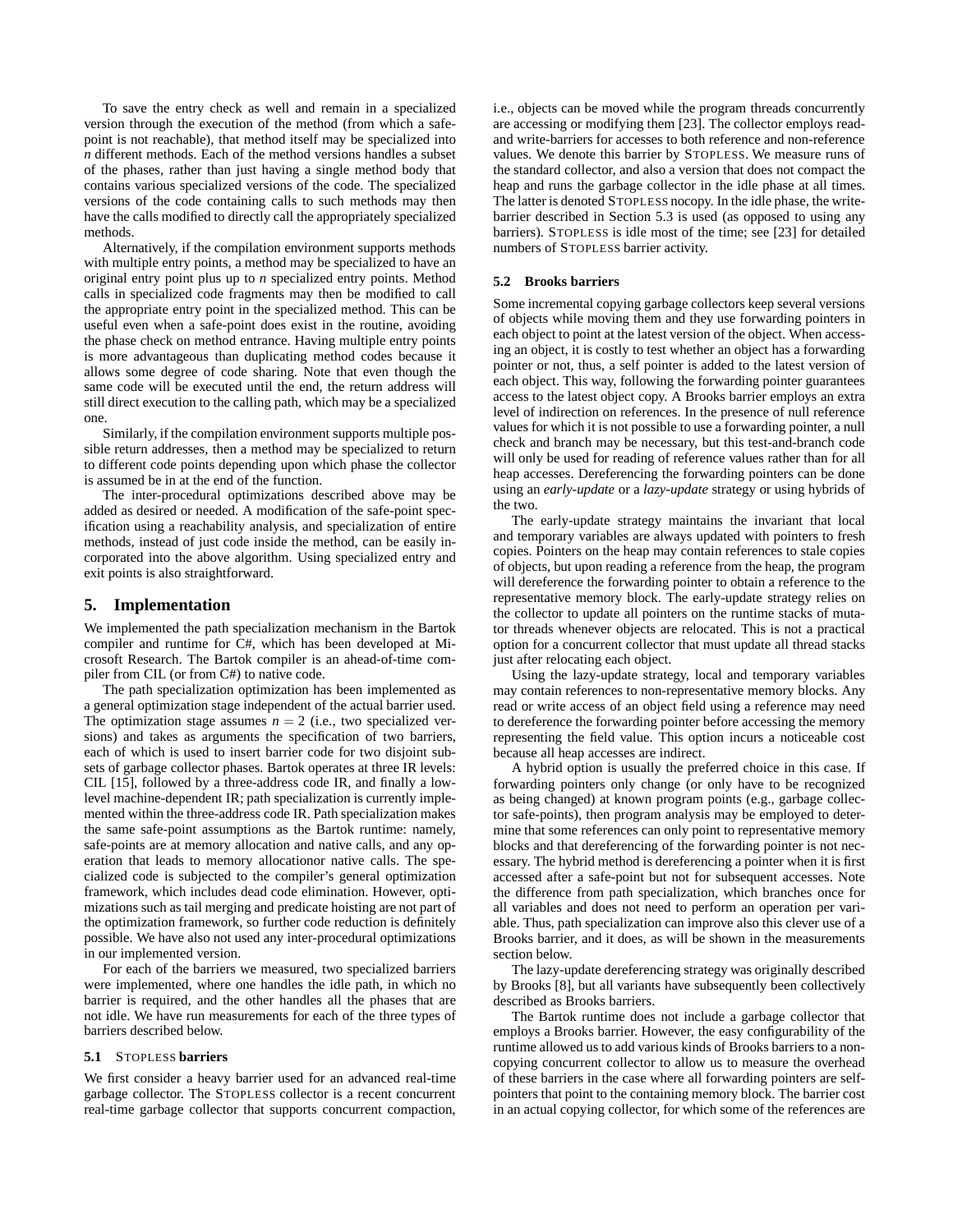not self-pointing, are likely to be higher due to cache locality issues. We denote by BROOKS the runs with a lazy-update barrier, and by BROOKS SUNK the runs with the hybrid version of the barrier. Note that because our collector never actually requires the Brooks barrier, we run *as if* the copying was in the idle phase all of the time.

#### **5.3 A Concurrent Mark-Sweep style barriers**

We also consider a write barrier of a concurrent mark-sweep collector similar to the collectors in [12, 11, 13, 14]. We denote the barrier employed in this collector the CMS (concurrent marksweep) barrier. The concurrent collector maintains a snapshot-atthe-beginning invariant and employs a write-barrier whose functionality changes according to the collector phases. In the idle phase the barrier does nothing. When the collector is active tracing the heap, the write-barrier is used to ensure that a potentially disconnected part of the object graph is not going to be missed by the collector. Except for a short time in the beginning of the collection, this barrier simply records referents whose pointing reference is modified, for later use by the collector. Namely, before a pointer is modified, the CMS barrier reads the memory word to be overwritten, and if it is a reference to an object that hasn't been previously noted by the collector, then the reference value is recorded in some mark-stack, or by marking the object's header, or both. In our implementation, the referent is added to a linked list using a CAS operation on a word in the object's header.

The CMS barrier is active in the trace phase but not in the sweep or idle phases of collection. See [23] for the percentage of time that our concurrent mark-sweep collector spends in each of these phases.

## **6. Measurements**

To evaluate how path specialization affected the overhead of using various barrier implementations, we ran a set of experiments using the following barriers. First, we used the STOPLESS barriers in two configurations of STOPLESS: a default one and one that does not copy at all. Second, we checked two Brooks style barriers: the lazy-update version and the hybrid version. Finally, we checked the CMS barrier. We measured changes in execution time and code size. The test programs for this evaluation are shown in Table 1.

The JBB program had been translated from Java into C# as part of an unrelated project. The porting notes indicate that several scalable data structures have been replaced with non-scalable data structures, so the multiprocessor performance of this program should not be compared with that of the original Java program.

All measurements have been performed on an Intel Supermicro X7D88 dual x86 quad-core workstation running Microsoft Windows Server 2003 R2 Enterprise x64 Edition at 2.66GHz with 16GB RAM. For each program, each configuration was run in sequence, and the sequence was repeated a total of 5 times. The median execution time was chosen as representative. The standard deviation around the median was generally less than half a percent for the small programs, between 0.1 and 1.3 percent for sat, between 0.6 and 5.6 percent for lcsc, and between 0.3 and 3.8 percent for Bartok.

### **6.1 Throughput Measurements**

Figure 3 illustrates the overheads of each of the barriers. CMS represent the write barrier of the concurrent mark-sweep collector. Brooks represents the lazy-update Brooks-style barrier, and Brooks sunk follows the forwarding pointers upon first use, and uses a dataflow analysis to propagate the knowledge that the reference has been forwarded in order to mostly avoid following a forwarding pointer more than once. STOPLESS runs the barriers in the default



**Figure 3.** Overhead of barriers: execution times when using the barriers over execution times without executing the barriers.

collector configuration with object relocation, and STOPLESS nocopy represents the barriers when compaction is never executed, yielding a lighter barrier.

The overhead varies substantially between the benchmarks, because of the different frequencies of memory loads and stores. Looking at the geometric mean, the overheads range between 10- 51%. These overheads are substantial and demonstrate the need for path specialization.

In order to measure barrier overheads, one must be able to turn them off during a run without crashing. For the Brooks-style and STOPLESS no-copy barriers, we just switched them on and off, without using a related collector. The unreachable objects were reclaimed with the concurrent mark-sweep (CMS) collector. For the STOPLESS barrier that does copy, we compared a run of the barrier and the partial compactor to a run with no barriers and no compaction. We believe that most of the overhead comes from the barriers, and therefore comparing the copying and non-copying runs shows mostly the overhead of the barriers. (Note that the results are not much different from those in which the collector does no copying at all.)

To measure the barriers of the CMS collector, we had to use a more intrusive method, because running without the barriers makes the collector miss objects during the trace, and the program later crashes. In order to correctly collect the objects, we ran the collector in three phases. First, the concurrent trace procedure marks objects as usual. Second, in an extra phase, the collector stops all threads and runs a stop-the-world tracing procedure. Finally, the concurrent sweep is performed. The second phase was introduced in order to ensure that the collector works correctly, even if the barriers are not executed. This allowed us to measure execution times with and without barriers in the first phase of the collector.

Next, we investigate the improvement in execution times when using path specialization. Figure 4 shows the gains from using path specialization. Higher is better, representing a higher ratio between the time to run the original version and the time to run the path specialization version. On average, the overall execution times were significantly reduced (around 30% reduction in execution times) for STOPLESS, and nicely reduced (a 2-6% reduction) for CMS and Brooks. For the Brooks barrier path specialization was effective on average, but sometimes caused a decrease in performance. We suspect that the branch prediction component might influence these fluctuations, since the Brooks barrier avoids conditional branches when possible. One can improve performance of path specialized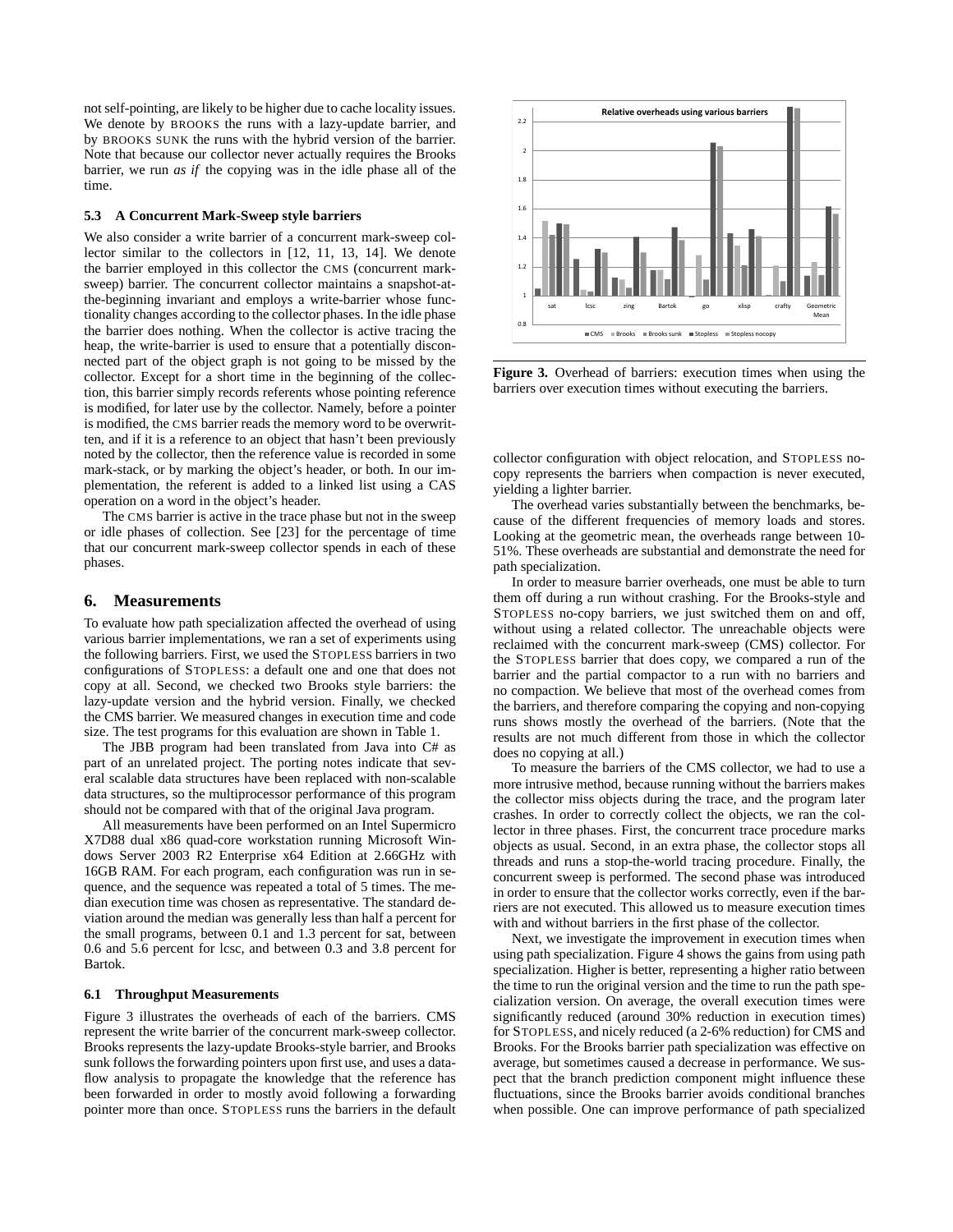|               |       |                  |         | Benchmark Types Methods Instructions Objects Allocated KB Allocated Description |                                                    |
|---------------|-------|------------------|---------|---------------------------------------------------------------------------------|----------------------------------------------------|
| sat           | 24    | 260              | 19.332  | 8,161,270                                                                       | 171,764 SAT satisfiability program.                |
| lcsc          | .268  | 6.080            | 403,976 | 8,202,479                                                                       | $426.729$ A C# front end written in C#.            |
| zing          | 155   | 1,088            | 23,356  | 12,889,118                                                                      | 928,609 A model-checking tool.                     |
| go            | 362   | 447              | 145,803 | 17,904,648                                                                      | 714,042 The commonly seen Go playing program.      |
| xlisp         | 194   | 556              | 18.561  | 125,487,736                                                                     | 2,012,723 The commonly seen lisp implementation.   |
| crafty        | 154   | 340 <sup>1</sup> | 40.233  | 1,794,677                                                                       | 217,794 The Crafty chess program translated to C#. |
| <b>Bartok</b> | 1,272 | 8,987            | 297.498 | 434,401,361                                                                     | 11,339,320 The Bartok compiler.                    |
| <b>JBB</b>    | 65    | 506              | 20.445  | 501,847,561                                                                     | 54,637,095 JBB ported to C#.                       |

**Table 1.** Benchmark programs used for performance comparisons.



**Figure 4.** The performance gains achieved by using path specialization for the benchmark programs and the different barriers. Higher values mean higher gain and better performance when using path specialization.

code by arranging the basic blocks appropriately; we have not attempted such optimizations.

The overheads of the barriers when path specialization is used are provided in Figure 5. The overheads are now between 7.5-18% on average. The main outliers have been tamed. For example, the crafty benchmark, whose STOPLESS overhead was 133%, is now running with an overhead of 50% only. The STOPLESS overhead of the go benchmark was reduced from 105% to 13%.

We note that the cost of the Brooks style barriers appears to be higher in our measurements than one should expect from reading Blackburn and Hosking's evaluation of barrier costs [6]. However, our measurements were performed on a machine with higher CPU to memory performance ratio, thus increasing the cost of memory operations, and using a compiler that does a better job of reducing other costs via optimizations, thereby increasing the relative cost of the barrier code.

We now move to the JBB program. This program runs several times with different number of warehouses (which equals the number of threads executing). We report similar measurements for the JBB program. Figure 6 illustrates the program performance for 1 to 6 warehouses when using the different kinds of barriers without using path specialization. A higher ratio means a higher overhead. Note that we did not include a check for CMS. The reason is that adding a stop-the-world phase to a program with many threads has a destructive effect on it, and in addition, we could not subtract the effects of this phase for a program that measures throughput rather than execution time. Looking at the other barriers, we see, again, that the overhead is substantial (between 15-45% on average) and optimizations are needed.



**Figure 5.** Relative execution times for the benchmark programs when using various barriers in conjunction with path specialization. For all but the CMS collector, the execution times have been normalized to the execution times of the programs when using a CMSstyle barrier without path specialization. For the CMS collector, the execution times have been normalized against the no barriers case.



**Figure 6.** Throughput overhead of the various barriers without path specialization with the JBB program for various numbers of warehouses.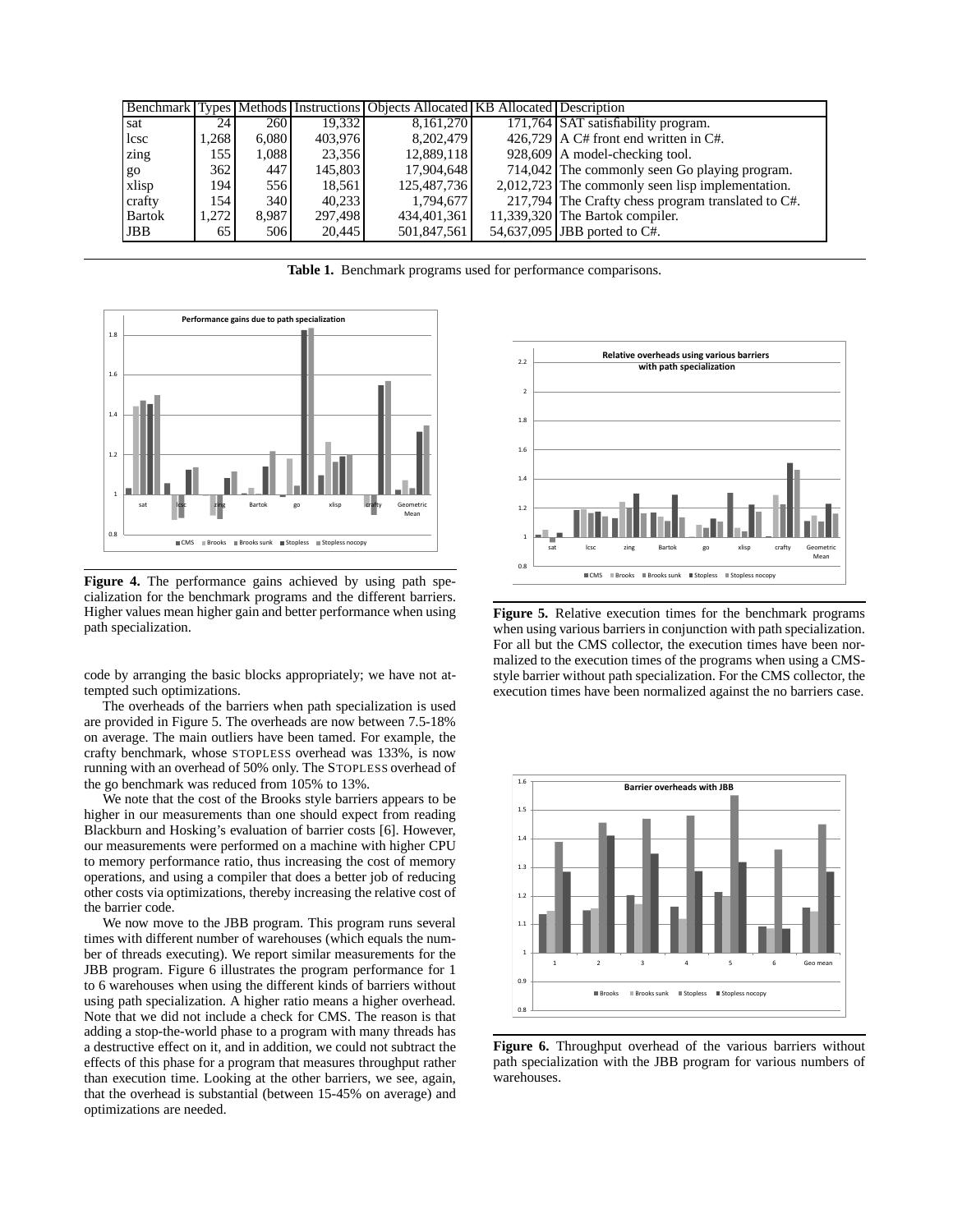

**Figure 7.** The relative performance gains due to path specialization measured with JBB for various warehouse numbers and the different types of barriers.



**Figure 8.** Throughput overhead of the various barriers with the JBB program when path specialization is used with various numbers of warehouses.

Figure 7 shows the gains obtained by adding path specialization. The average gains are between 1-19%, where the most substantial gains are for the highest overhead barrier, the STOPLESS barrier. Figure 8 provides the barrier overheads when path specialization is used.

#### **6.2 Code Size**

The duplication of code fragments required to insert specialized barrier operations may change the size of the code generated by the compiler. In general, the code duplication is expected to cause an increase in code size. Figure 9 shows how the use of path specialization changed the size of the generated code for the used barriers and benchmarks. (STOPLESS nocopy is not shown because it is equivalent to STOPLESS for this measurement). The bars show the ratio between the generated code with path specialization and without it. Values higher than 1 mean that the code has expanded when path specialization was applied.

For the two Brooks style barriers, the measurements indicate around 57% increase in code size, as one may expect. Surprisingly, for the CMS style barrier and the STOPLESS barriers, no substantial code growth is observed. This is due in large part to the compiler making different inlining decisions in the two compilation scenar-



**Figure 9.** Relative size of generated code when using path specialization versus not using path specialization.



**Figure 10.** Relative size of generated code *without inlining* when using path specialization versus not using path specialization.

ios. Path specialization may increase the size of a methods, making the compiler not inline them. Path specialization in some cases also replaces multiple basic blocks on inlined barrier code with straightline code for inlined specialized barriers. Other factors may also influence code size, such as register allocation, instruction scheduling, etc.

The decrease in code size for the lcsc benchmark when using the STOPLESS barriers is counter-intuitive and therefore we investigated it particularly. It is caused by the compiler choosing not to inline sequences of method calls used for object allocation when using path specialization. The benchmark is a compiler, which includes a parser. A substantial number of the parser methods include a switch statement on string tokens, which the C# compiler implements by means of hashtables from strings to branch indices. The hashtables are created and initialized upon first use. These methods thus contain an unusual number of object creation statements. The use of path specialization causes the compiler to choose not to inline the allocation methods due to a combination of the number of object allocation statements in the method and an increase in the size of the allocation code that was considered for inlining.

Although the code growth reported above is the one that will be seen in practice, we also wanted to check the actual growth when ignoring inlining effects. An illustration of the code growth while avoiding compiler inlining is shown in Figure 10. This time, the path specialization always has a cost. However, as can be seen, due to the optimization proposed in this paper and maybe other additional effects, the cost is not a doubling of the code (as it would likely have been using the naïve approach), but on average it reaches 40% even when a read-barrier is used.

*Compilation overheads.* For the STOPLESS barrier, path specialization causes a significant reduction in the number of basic blocks of methods due to eliminating phase checks. This has the inter